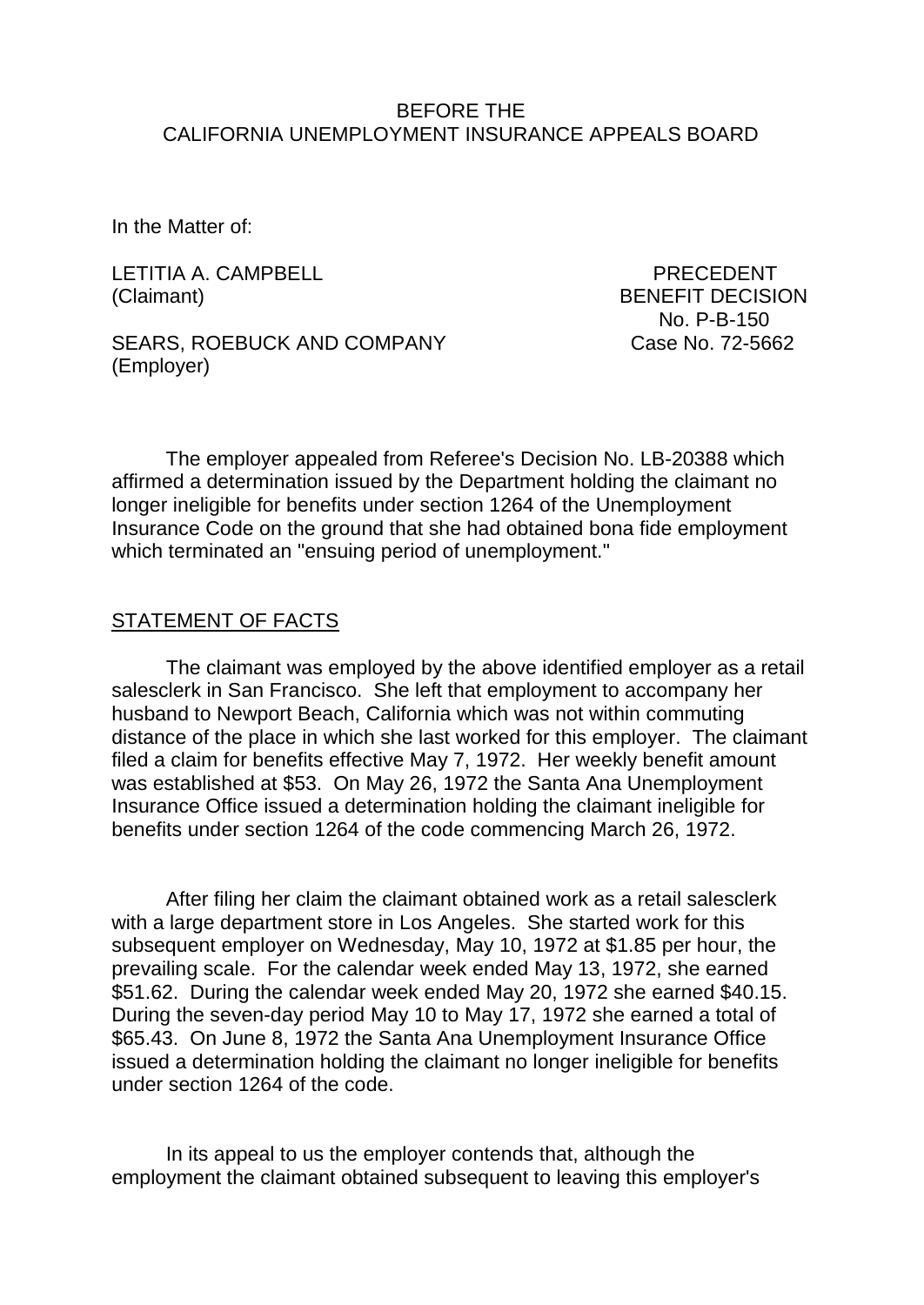employ was "bona fide," it did not interrupt "the ensuing period of unemployment" because the claimant's earnings were made within parts of two calendar weeks and in order to interrupt the ensuing period of unemployment, a claimant must earn more than the weekly benefit amount within one calendar week.

# REASONS FOR DECISION

In 1953 the California State Legislature amended the Unemployment Insurance Code by adding section 1309. This section read as follows:

"Notwithstanding any other provision of this division, an employee who leaves his or her employment to be married or to accompany his or her spouse to or join her or him at a place from which it is impractical to commute to such employment or whose marital or domestic duties cause him or her to resign from his or her employment shall not be eligible for unemployment insurance benefits for the duration of the ensuing period of unemployment and until he or she has secured bona fide employment subsequent to the date of such voluntary leaving; provided that, notwithstanding any other provision of this division, this section shall apply only to claims for unemployment compensation benefits and shall not apply to claims for unemployment compensation disability benefits. The provisions of this section shall not be applicable if the individual at the time of such voluntary leaving was and at the time of filing a claim for benefits is the sole or major support of his or her family."

In 1955 section 1309 was renumbered as section 1264 but there was no change in the wording.

A claimant who was found to be ineligible for benefits under this section of the code cannot again be found eligible until the "ensuing period of unemployment" ends and the claimant has obtained bona fide employment. In 1954 the Unemployment Insurance Appeals Board addressed itself to the first criteria in Benefit Decision No. 6144. In that case the claimant had been held ineligible under section 1309 of the code because she had left her work due to pregnancy. She obtained work on Wednesday, March 31, 1954 and continued working full time until Wednesday, April 7, 1954 when she was laid off. There the board held that since the claimant had worked full time during a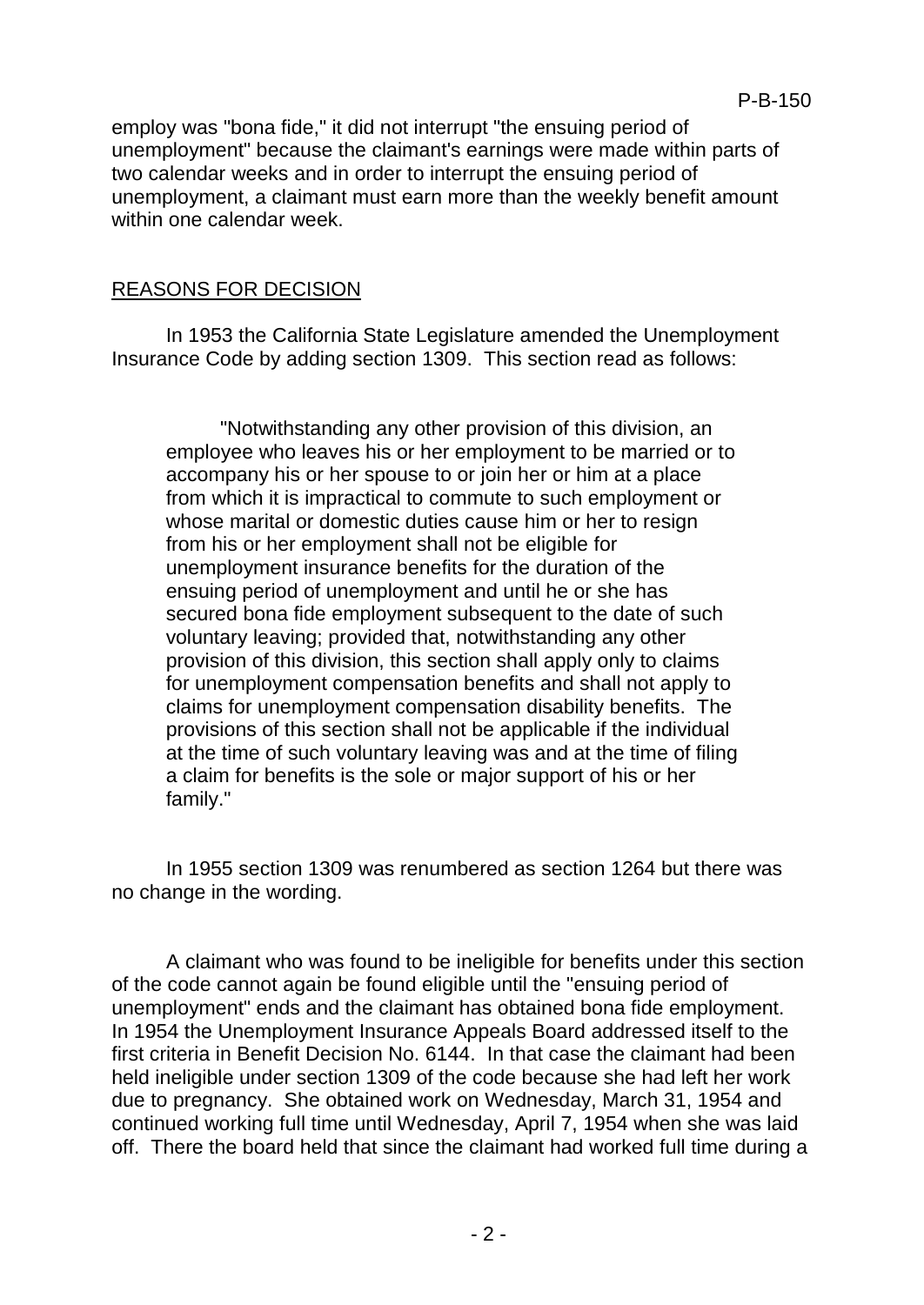seven-day period following her resignation the "ensuing period of unemployment" had ended.

This "rule of thumb" was reconsidered and refined by the Appeals Board in 1959. In that year Benefit Decision No. 6584 was issued and therein the Appeals Board stated:

". . . We therefore conclude that, for the purposes of terminating the 'ensuing period of unemployment' as provided in code section 1264, it is sufficient that a claimant be employed full time during five days in any consecutive seven-day period; or earn more than his weekly benefit amount during such sevenday period. . . ."

Since this later decision was issued, the refined rule of thumb has been followed both by this Appeals Board and by the Department. The legislature, which presumably is aware of our administrative interpretations of the law, has not seen fit to amend the law. Thus, this rule of thumb has assumed the authority of law.

To accept the contention of the employer would necessitate our overturning this long-held administrative interpretation of section 1264 and we are hesitant to do so unless we are convinced that the new interpretation would be more equitable, logical and reasonable. To accept the contention of the employer that a claimant must work full time or earn more than his weekly benefit amount within one calendar week could lead to inequitable results between claimants. That is, a question of whether a claimant purges the period of ineligibility should not depend upon the day of the week that he started to work. Therefore we reiterate that "the ensuing period of unemployment" shall be ended when a claimant obtains bona fide employment and is employed full time during five days in any consecutive seven-day period or earns more than the weekly benefit amount in bona fide employment during such seven-day period.

Since the claimant in this case earned more than her weekly benefit amount during a consecutive seven-day period, she terminated the "ensuing period of unemployment."

The work the claimant obtained was in her regular occupation, paid the prevailing scale and was accepted by the claimant because she was